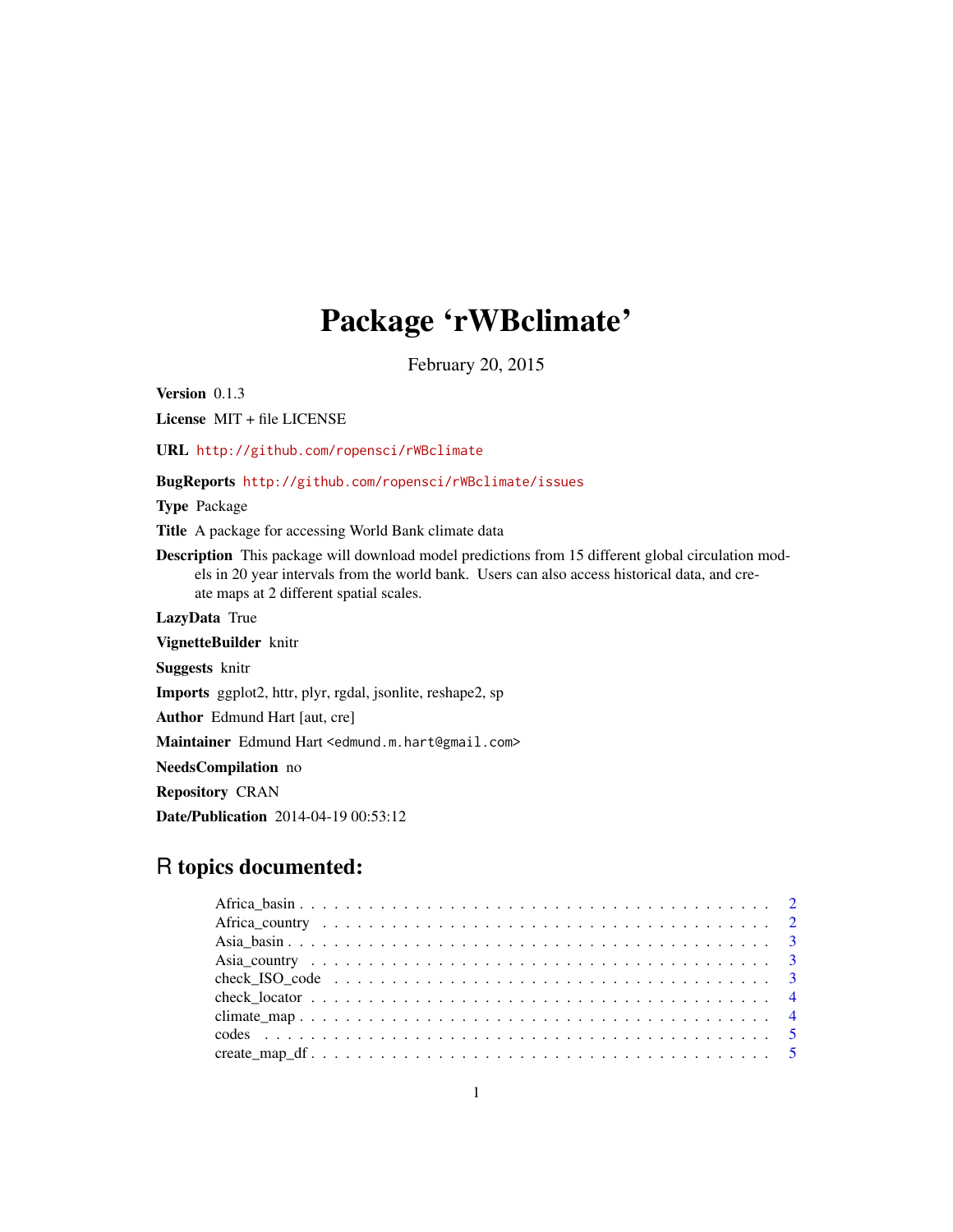<span id="page-1-0"></span>

|       | $\overline{7}$ |
|-------|----------------|
|       |                |
|       |                |
|       | -9             |
|       |                |
|       |                |
|       |                |
|       |                |
|       |                |
|       |                |
|       |                |
|       |                |
|       |                |
|       |                |
|       |                |
|       |                |
|       |                |
|       |                |
|       |                |
|       |                |
|       |                |
|       |                |
| Index | 22             |

Africa\_basin *Basin codes for Africa, used in downloading maps*

# Description

Basin codes for Africa, used in downloading maps

Africa\_country *Country codes for all of Africa*

# Description

Country codes for all of Africa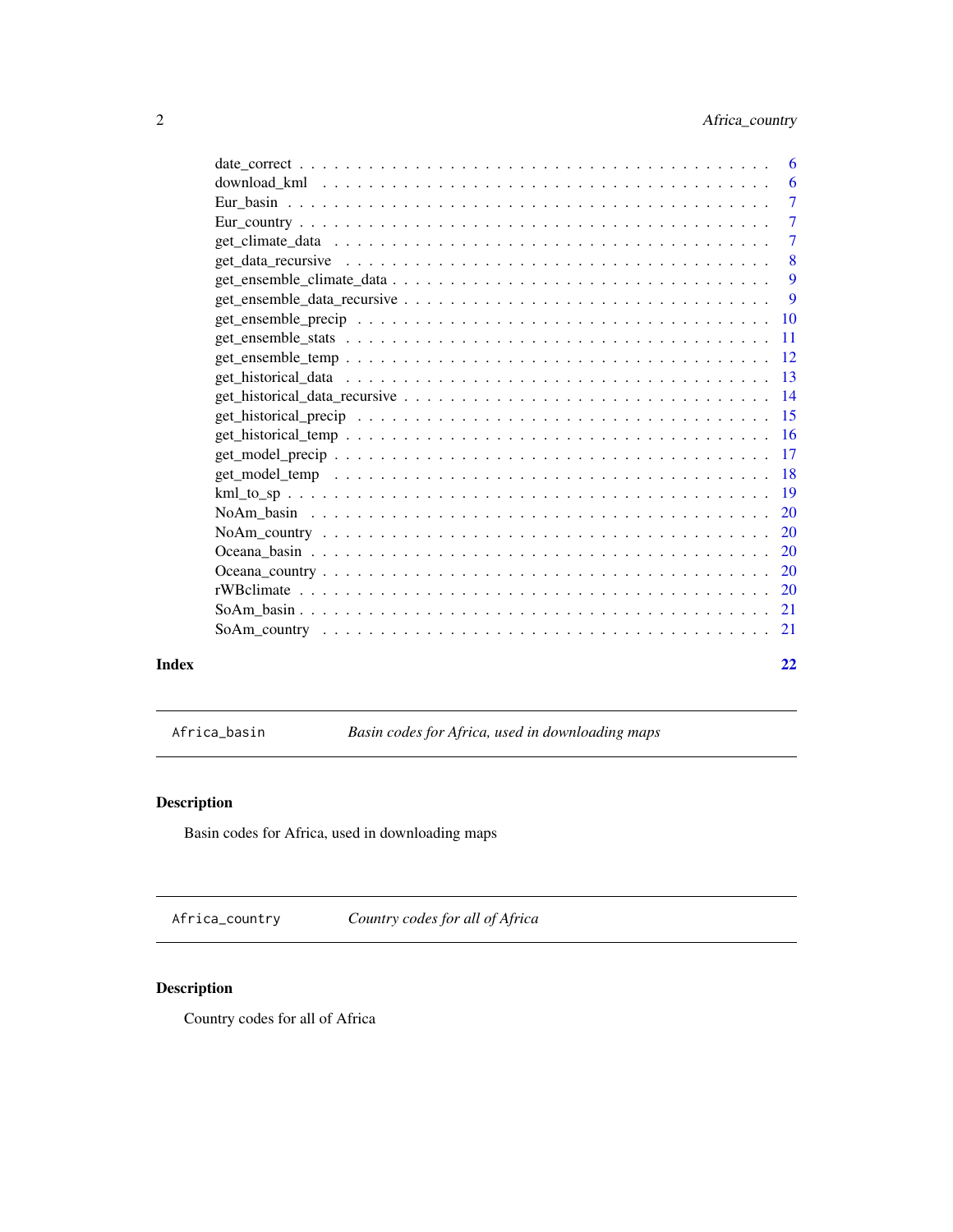<span id="page-2-0"></span>

Basin codes for Asia, used in downloading maps

Asia\_country *Country codes for all of Asia*

# Description

Country codes for all of Asia

check\_ISO\_code *check country codes*

# Description

Checks if the country code entered is a valid country code that data exists for

#### Usage

check\_ISO\_code(iso)

#### Arguments

iso The 3 letter country code based on ISO3 Country abbreviations (http://unstats.un.org/unsd/methods/m49/r

# Value

TRUE if a valid code, otherwise an error is returned

# Examples

```
## Not run:
check_ISO_code("USA")
```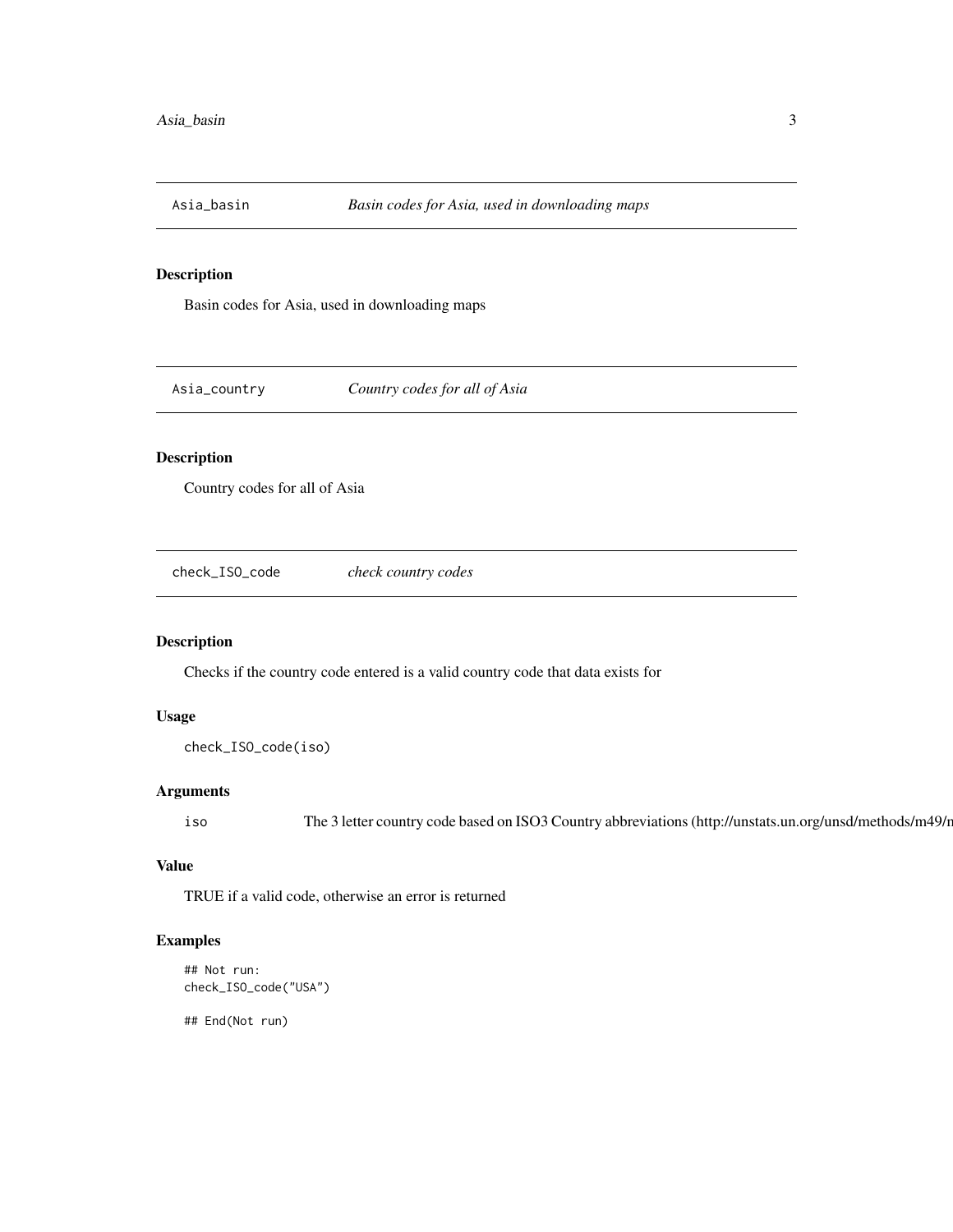<span id="page-3-0"></span>

Checks for what kind of locator a user input

# Usage

```
check_locator(locator)
```
#### Arguments

locator The ISO3 country code that you want data about. (http://unstats.un.org/unsd/methods/m49/m49alpha.htm) or the basin ID [1-468]

# Value

geo\_ref a string indicating what kind of geography to use in the api

climate\_map *Map climate data*

#### Description

Create maps of climate data. It requires two data inputs, a map dataframe, and a climate dataframe. The climate data must have one data point per spatial mapping point,e.g. 1 data point per country or basin being mapped.

#### Usage

climate\_map(map\_df, data\_df, return\_map = TRUE)

# Arguments

| map_df     | a map dataframe generated from create_map_df()                                                                                        |
|------------|---------------------------------------------------------------------------------------------------------------------------------------|
| data_df    | a climate data frame with one piece of data to be mapped to each unique spatial<br>polygon.                                           |
| return_map | True returns a ggplot2 object, False returns a dataframe where data items are<br>matched to their polygon that you can plot later on. |

# Value

Either a ggplot2 map or a dataframe depending on the parameter return\_map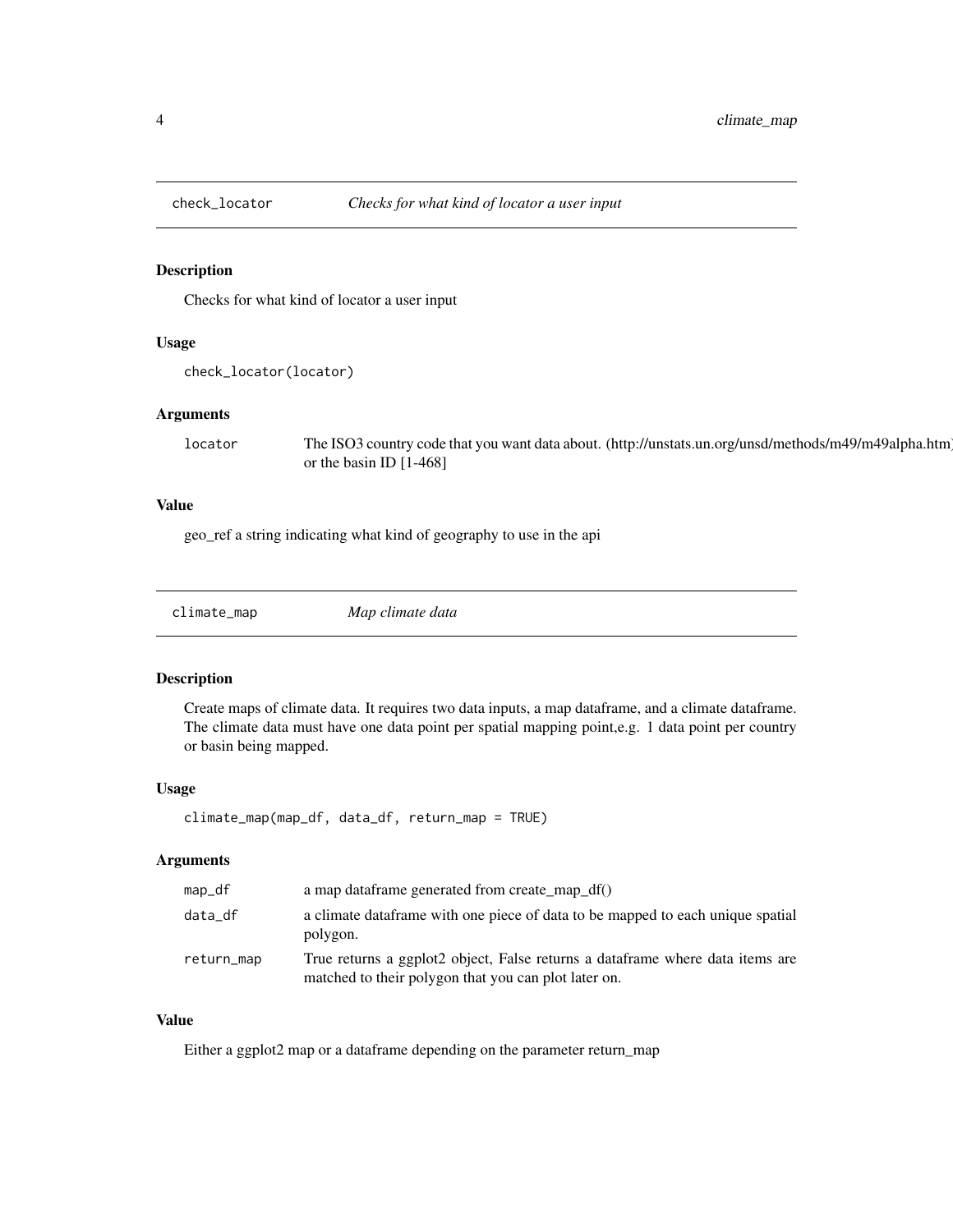#### <span id="page-4-0"></span>codes 5

#### Examples

```
## Not run:
#Set the kmlpath option
options(kmlpath = "/Users/edmundhart/kmltemp")
##Here we use a list basins for Africa
af_basin <- create_map_df(Africa_basin)
af_basin_dat <- get_ensemble_temp(Africa_basin,"annualanom",2080,2100)
## Subset data to just one scenario, and one percentile
af_basin_dat <- subset(af_basin_dat,af_basin_dat$scenario == "a2")
af_basin_dat <- subset(af_basin_dat,af_basin_dat$percentile == 50)
af_map <- climate_map(af_basin,af_basin_dat,return_map = T)
af_map + scale_fill_continuous("Temperature \n anomaly",low="yellow",high = "red") + theme_bw()
```
## End(Not run)

codes *isocodes data*

#### **Description**

isocodes data

create\_map\_df *Create mapable dataframe*

# **Description**

A function that will download maps for a vector of basins or country codes and return a data frame that has the kml output processed such that it can be plotted with ggplot2 and other mapping functions:

#### Usage

```
create_map_df(locator)
```
#### Arguments

locator The a vector of ISO3 country code's that you want data about. (http://unstats.un.org/unsd/methods/m49/m or the basin ID's [1-468] (http://data.worldbank.org/sites/default/files/climate\_data\_api\_basins.pdf)

#### Details

kml files can be quite large (100k-600k per country) making downloading them every time you want to make a map time consuming. To reduce this time it's easiest to download kml files and store them. To set the directory use a line like this: options(kmlpath="/Users/emh/kmltemp") The option must be called "kmlpath". These files will be persistent until you delete them.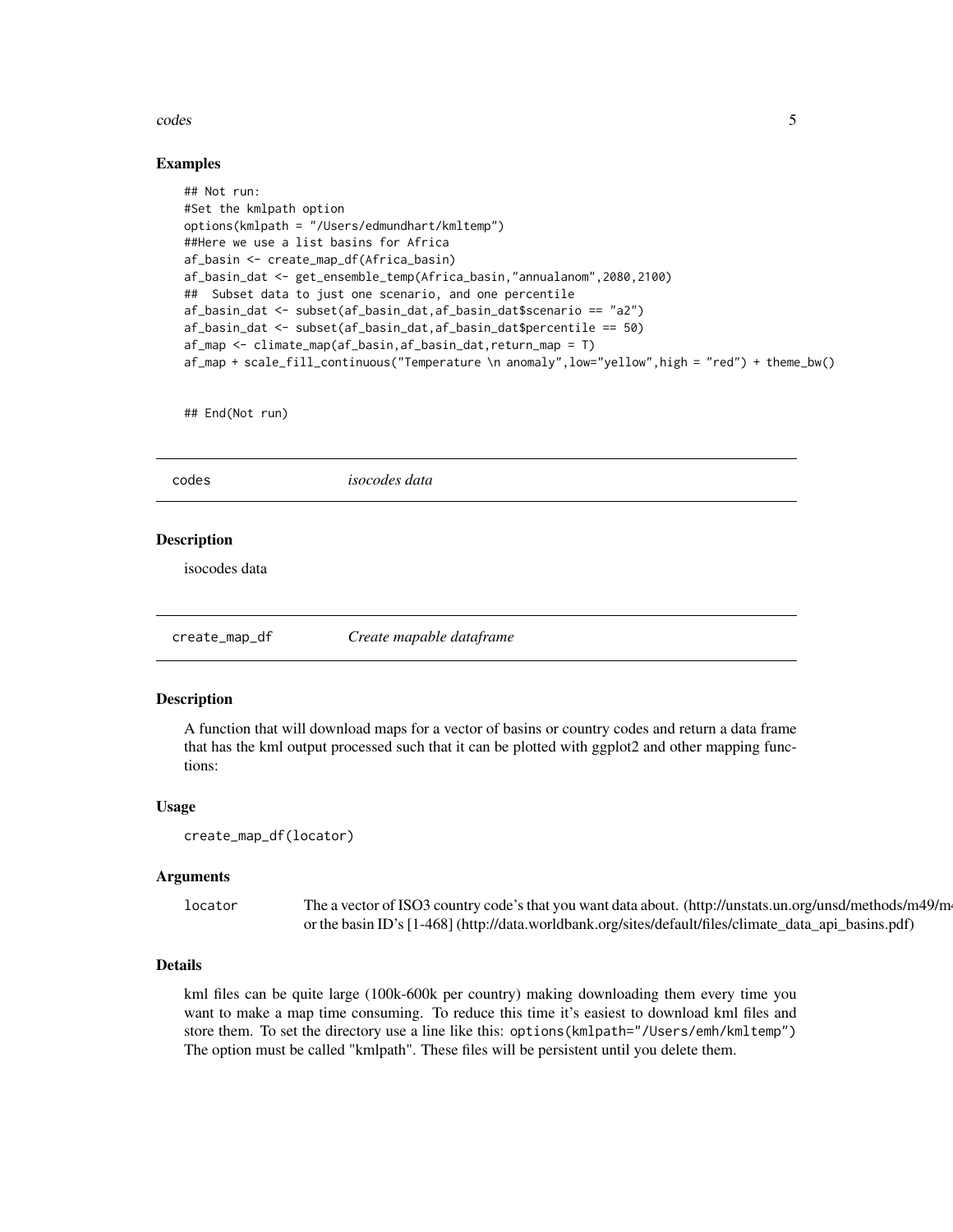#### Examples

```
## Not run:
to_map <- create_map_df(c("USA","MEX","CAN"))
ggplot(to_map, aes(x=long, y=lat,group=group))+ geom_polygon()
## End(Not run)
```
date\_correct *correct data values*

#### Description

Round start and end dates to conform with data api standards. See api documentation (http://data.worldbank.org/developers/climatedata-api) for full details

#### Usage

date\_correct(start, end)

#### Arguments

| start | The start year |
|-------|----------------|
| end   | The end year   |

#### Value

a 2xM matrix where M in the number of periods in the data api

# Examples

```
## Not run:
date_correct(1921,1957)
```
## End(Not run)

download\_kml *Download kml files*

# Description

Downloads map data from in kml format and writes it to a temporary directory. You must specify a temporary directory to write files to in your options.

#### Usage

```
download_kml(locator)
```
<span id="page-5-0"></span>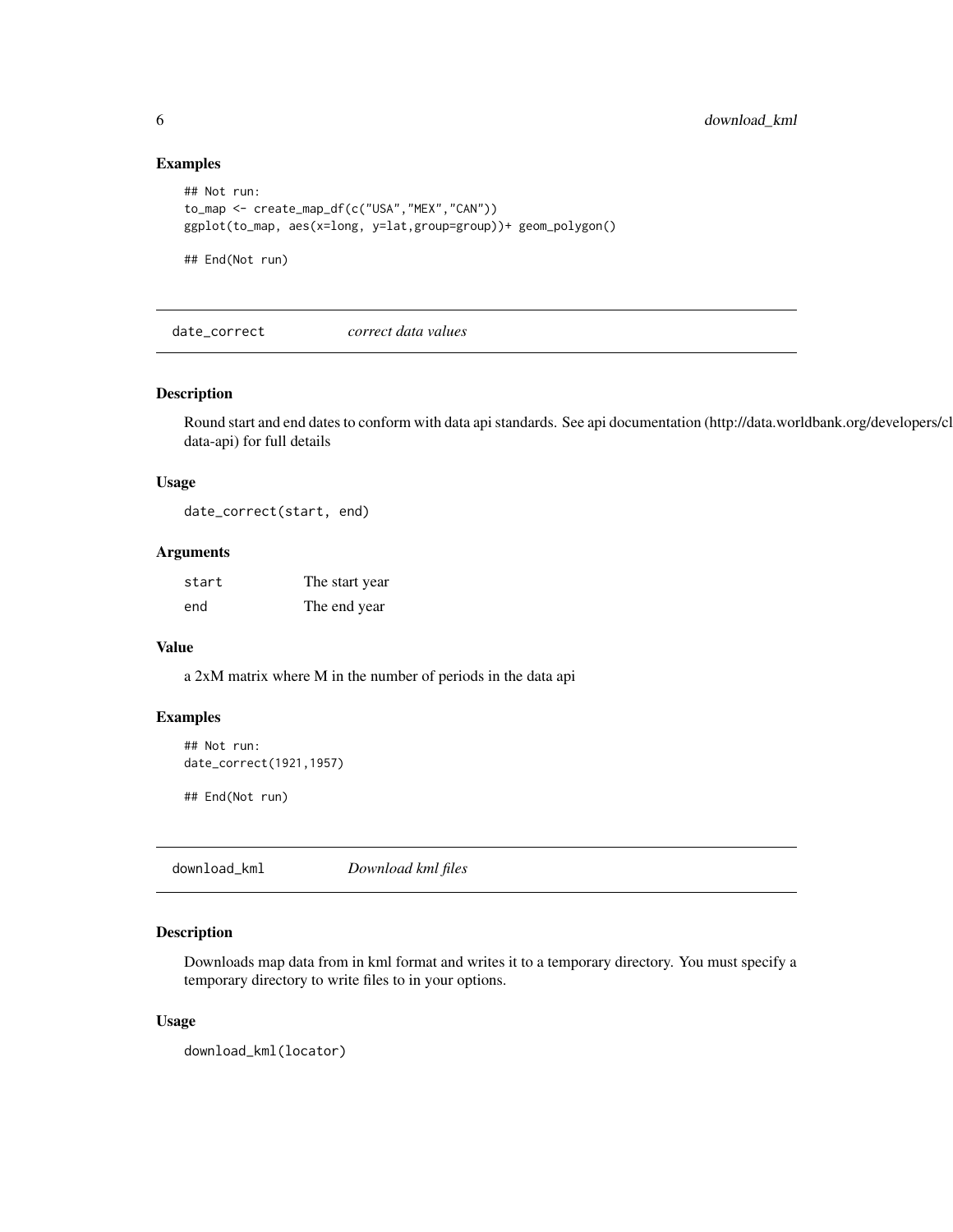#### <span id="page-6-0"></span>Eur\_basin 7

#### Arguments

| locator | The a vector of ISO3 country code's that you want data about. (http://unstats.un.org/unsd/methods/m49/m- |
|---------|----------------------------------------------------------------------------------------------------------|
|         | or the basin ID's [1-468] (http://data.worldbank.org/sites/default/files/climate_data_api_basins.pdf)    |

#### Details

kml files can be quite large making downloading them every time you want to make a map time consuming. To reduce this time it's easiest to download kml files and store them. To set the directory use a line like this: options(kmlpath="/Users/emh/kmltemp") The option must be called "kmlpath".

Eur\_basin *Basin codes for Eur, used in downloading maps*

#### Description

Basin codes for Eur, used in downloading maps

Eur\_country *Country codes for all of Eur*

# Description

Country codes for all of Eur

get\_climate\_data *get\_climate\_data*

# Description

Download monthly average climate data from the world bank climate data api. Ideally you'll want to use the wrapper functions that call this.

# Usage

```
get_climate_data(locator, geo_type, type, cvar, start, end)
```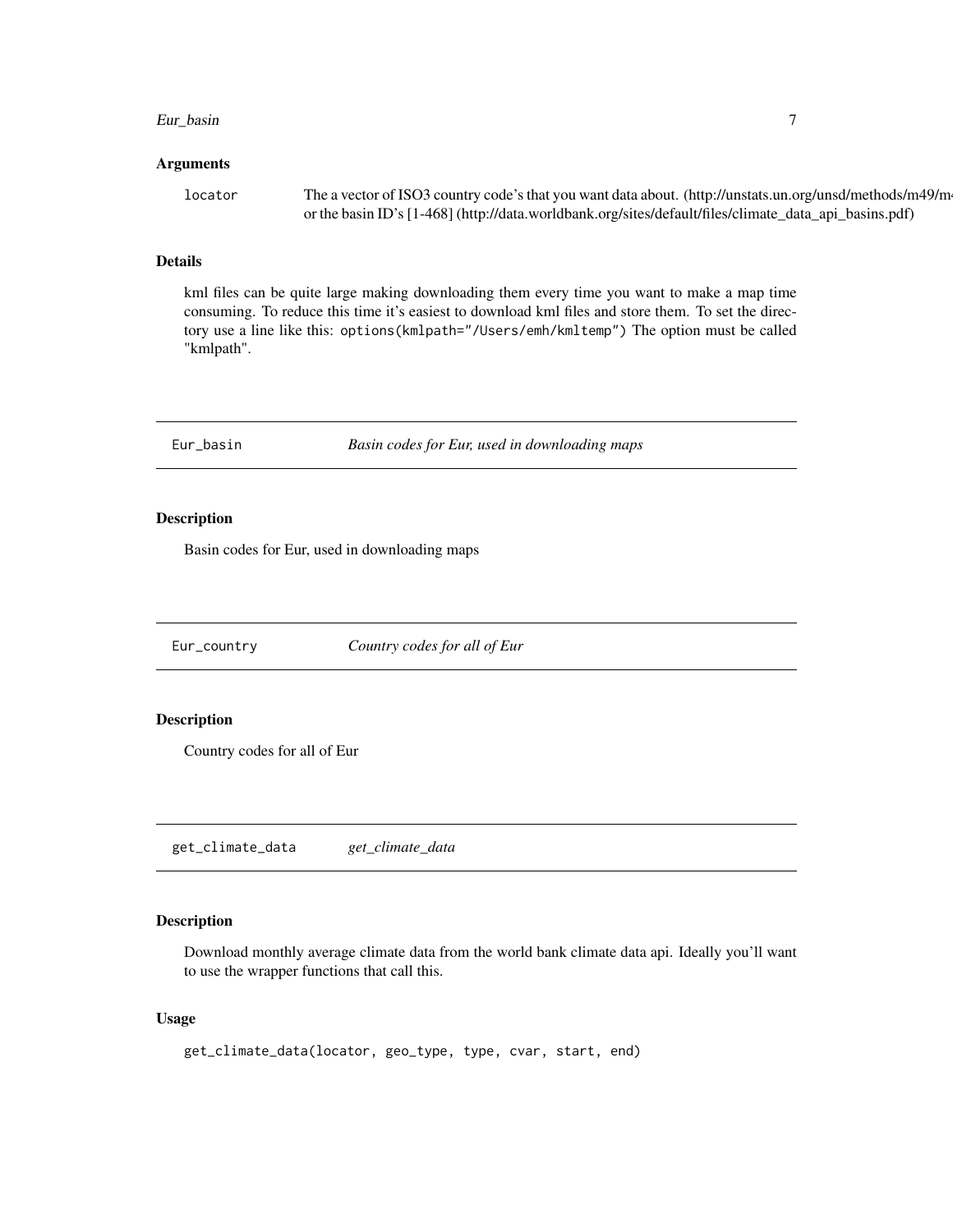# <span id="page-7-0"></span>Arguments

| locator  | The ISO3 country code that you want data about. (http://unstats.un.org/unsd/methods/m49/m49alpha.htm)<br>or the basin ID $[1-468]$                                                                                          |
|----------|-----------------------------------------------------------------------------------------------------------------------------------------------------------------------------------------------------------------------------|
| geo_type | basin or country depending on the locator type                                                                                                                                                                              |
| type     | the type of data you want "mavg" for monthly averages, "annualavg"                                                                                                                                                          |
| cvar     | The variable you're interested in. "pr" for precipitation, "tas" for temperature in<br>celcius.                                                                                                                             |
| start    | The starting year you want data for, can be in the past or the future. Must<br>conform to the periods outlined in the world bank API. If given values don't<br>conform to dates, the fuction will automatically round them. |
| end      | The ending year you want data for, can be in the past or the future. Similar to<br>the start date, dates will be rounded to the nearest end dat.                                                                            |

get\_data\_recursive *wratpper for get\_climate\_data()*

# Description

Function to recursively call the get\_climate\_data(). Handles a vector of basins or countries as well as multiple dates.

# Usage

```
get_data_recursive(locator, geo_type, type, cvar, start, end)
```
# Arguments

| locator  | The ISO3 country code that you want data about. (http://unstats.un.org/unsd/methods/m49/m49alpha.htm)<br>or the basin ID $[1-468]$                                                                                          |
|----------|-----------------------------------------------------------------------------------------------------------------------------------------------------------------------------------------------------------------------------|
| geo_type | basin or country depending on the locator type                                                                                                                                                                              |
| type     | the type of data you want "mavg" for monthly averages, "annualavg"                                                                                                                                                          |
| cvar     | The variable you're interested in. "pr" for precipitation, "tas" for temperature in<br>celcius.                                                                                                                             |
| start    | The starting year you want data for, can be in the past or the future. Must<br>conform to the periods outlined in the world bank API. If given values don't<br>conform to dates, the fuction will automatically round them. |
| end      | The ending year you want data for, can be in the past or the future. Similar to<br>the start date, dates will be rounded to the nearest end dat.                                                                            |

# Examples

```
## Not run:
get_ensemble_data_recursive(c("1","2"),"basin","mavg","pr",1920,1940)
```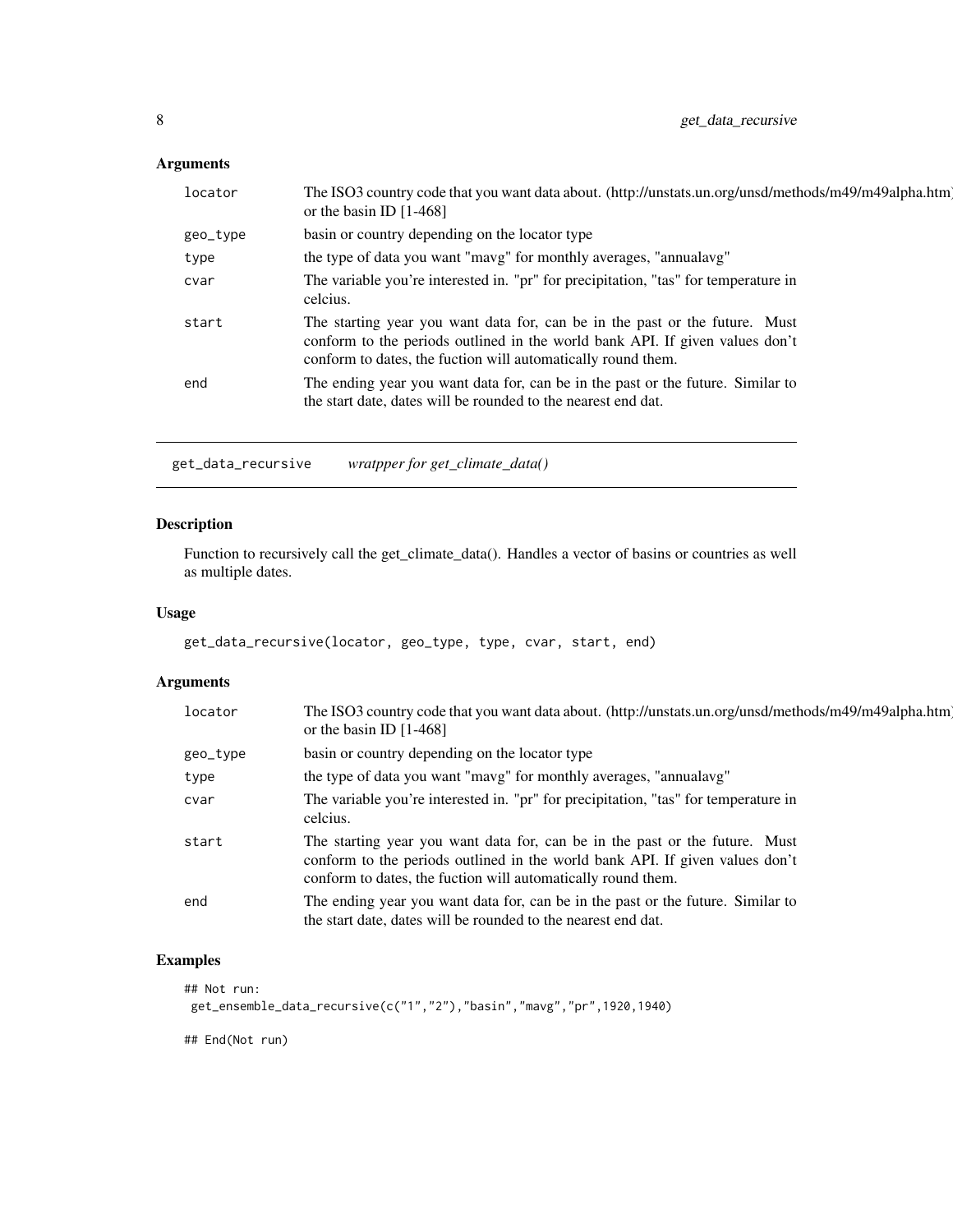<span id="page-8-0"></span>get\_ensemble\_climate\_data

*Download ensemble climate data*

# Description

Download ensemble data for all models, returns the 10th, 50th and 90th percentile of all models (15 for A1, 13 for B2). Ensemble requets can be for countries or basins.

#### Usage

```
get_ensemble_climate_data(locator, geo_type, type, cvar, start, end)
```
# Arguments

| locator  | The ISO3 country code that you want data about. (http://unstats.un.org/unsd/methods/m49/m49alpha.htm)<br>or the basin ID $[1-468]$                                                                                          |
|----------|-----------------------------------------------------------------------------------------------------------------------------------------------------------------------------------------------------------------------------|
| geo_type | basin or country depending on the locator type                                                                                                                                                                              |
| type     | the type of data you want "mavg" for monthly averages, "annualavg"                                                                                                                                                          |
| cvar     | The variable you're interested in. "pr" for precipitation, "tas" for temperature in<br>celcius.                                                                                                                             |
| start    | The starting year you want data for, can be in the past or the future. Must<br>conform to the periods outlined in the world bank API. If given values don't<br>conform to dates, the fuction will automatically round them. |
| end      | The ending year you want data for, can be in the past or the future. Similar to<br>the start date, dates will be rounded to the nearest end dat.                                                                            |

get\_ensemble\_data\_recursive *Wrapper for get\_ensemble\_climate\_data()*

# Description

Function to recursively call the get\_ensemble\_climate\_data(). Handles a vector of basins or countries as well as multiple dates.

# Usage

```
get_ensemble_data_recursive(locator, geo_type, type, cvar, start, end)
```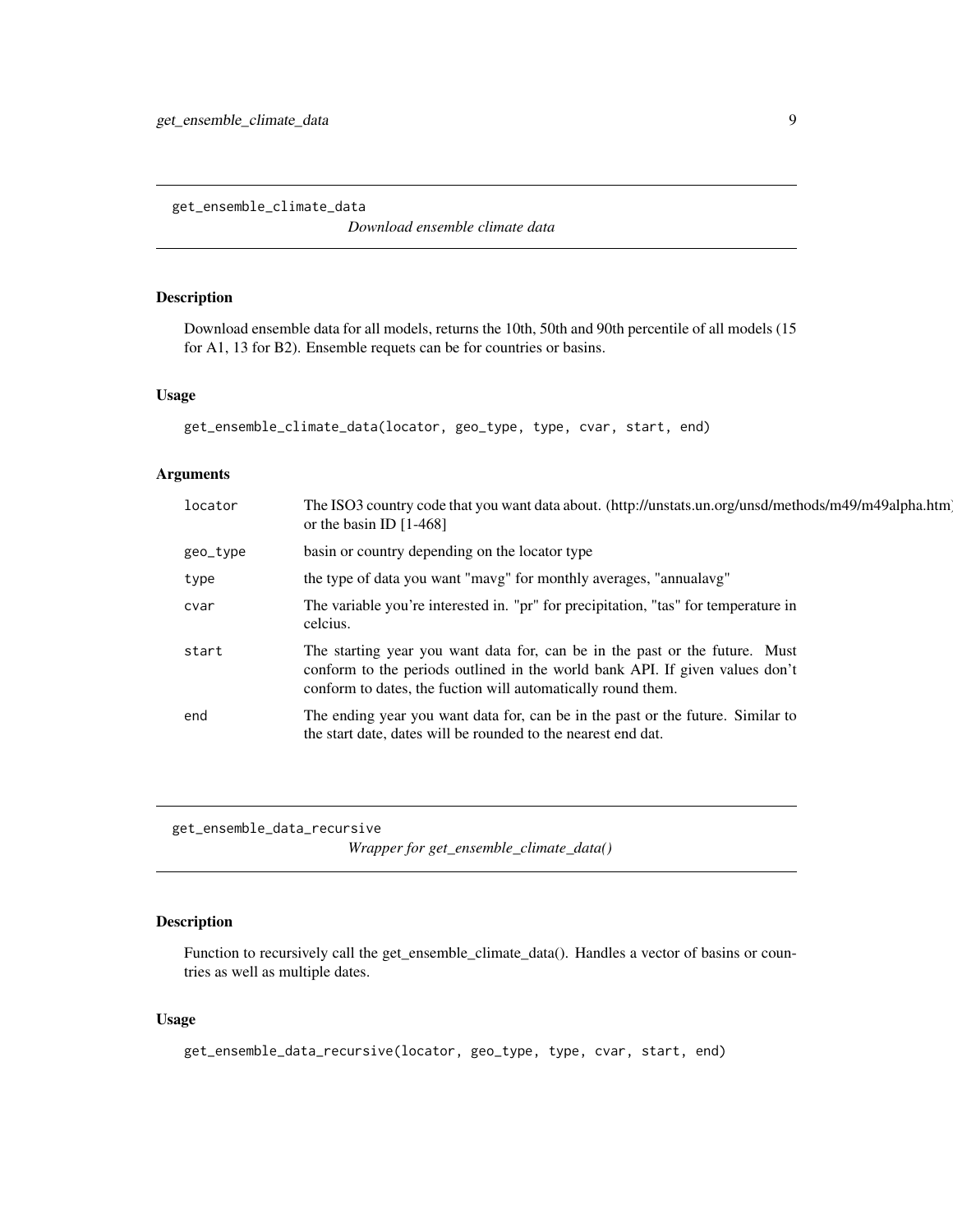# <span id="page-9-0"></span>Arguments

| locator  | The ISO3 country code that you want data about. (http://unstats.un.org/unsd/methods/m49/m49alpha.htm)<br>or the basin ID $[1-468]$                                                                                          |
|----------|-----------------------------------------------------------------------------------------------------------------------------------------------------------------------------------------------------------------------------|
| geo_type | basin or country depending on the locator type                                                                                                                                                                              |
| type     | the type of data you want "mavg" for monthly averages, "annualavg"                                                                                                                                                          |
| cvar     | The variable you're interested in. "pr" for precipitation, "tas" for temperature in<br>celcius.                                                                                                                             |
| start    | The starting year you want data for, can be in the past or the future. Must<br>conform to the periods outlined in the world bank API. If given values don't<br>conform to dates, the fuction will automatically round them. |
| end      | The ending year you want data for, can be in the past or the future. Similar to<br>the start date, dates will be rounded to the nearest end dat.                                                                            |

# Examples

```
## Not run:
get_ensemble_data_recursive(c("1","2"),"basin","mavg","pr",1920,1940)
## End(Not run)
```
get\_ensemble\_precip *Download ensemble precipitation data*

# Description

Function wraps get\_ensemble\_climate\_data() and returns precipitation by basin or country in mm. Output is the 10th 50th and 90th percentile for all gcm's for the a1 and b2 scenarios.

#### Usage

```
get_ensemble_precip(locator, type, start, end)
```
#### Arguments

| locator | A vector of either watershed basin ID's from http://data.worldbank.org/sites/default/files/climate_data_api<br>It can be just a single basin id, or a vector of ids. ids should be strings. |
|---------|---------------------------------------------------------------------------------------------------------------------------------------------------------------------------------------------|
| type    | the type of data to retrieve, must be "mavg" for monthly averages, "annualayg"<br>for annual averages, "manom" for monthly anomaly, and "annualanom" for an-<br>nual anomaly.               |
| start   | the start year to gather data for.                                                                                                                                                          |
| end     | the end year to gather data to.                                                                                                                                                             |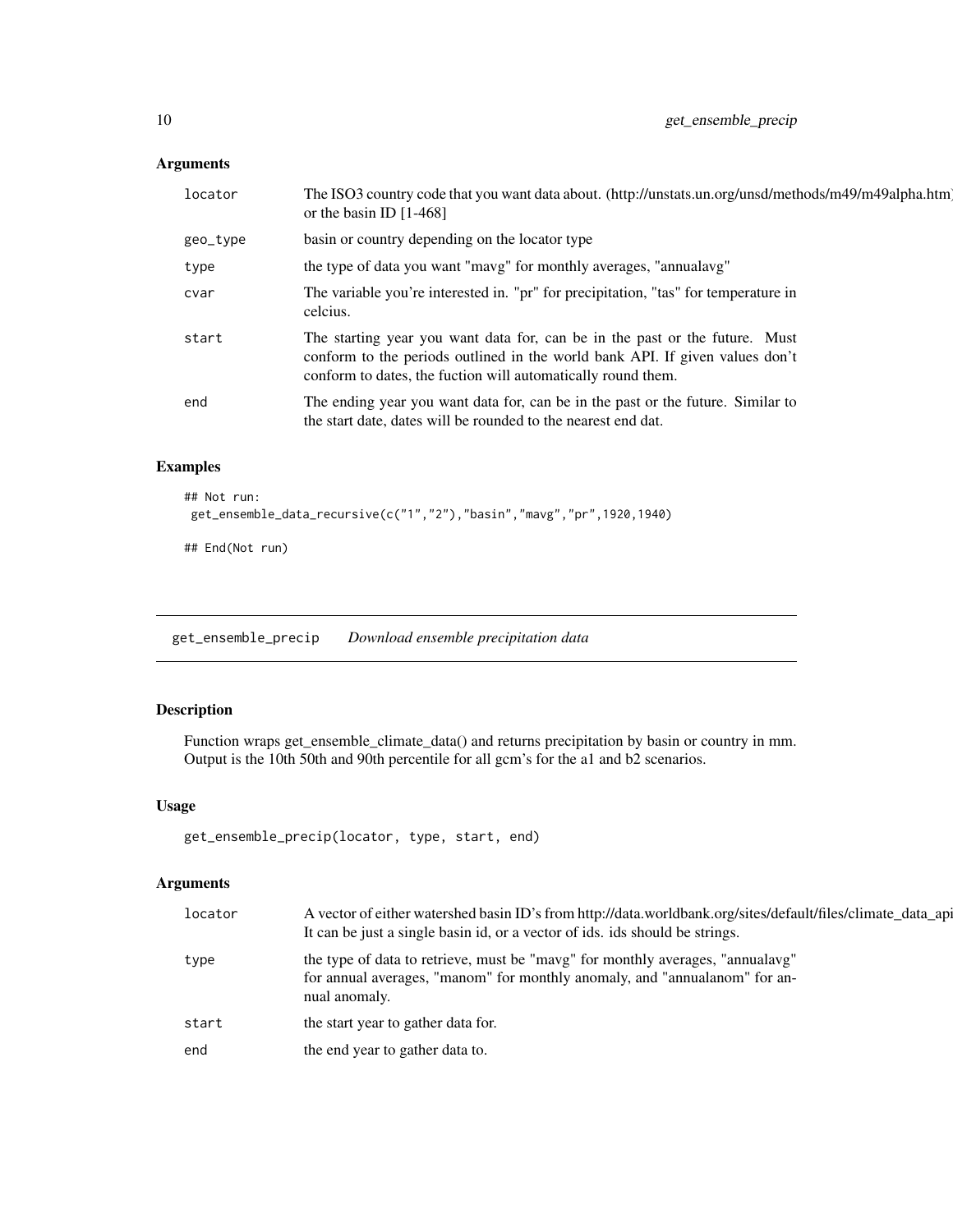#### <span id="page-10-0"></span>Details

start and end year can be any years, but all years will be coerced into periods outlined by the API (http://data.worldbank.org/developers/climate -data-api) anomaly periods are only valid for future scenarios and based on a reference period of 1969 - 1999, see API for full details.

#### Value

a dataframe with precipitation predictions in mm for all scenarios, gcms, for each time period.

# Examples

```
## Not run:
# Get data for 2 basins, annual average precipitation for all valid time periods
# then subset them, and plot
precip_dat <- get_ensemble_precip(c("2","231"),"annualavg",1900,3000)
precip_dat <- subset(precip_dat,precip_dat$scenario!="b1")
precip_dat$uniqueGroup <- paste(precip_dat$percentile,precip_dat$locator,sep="-")
ggplot(precip_dat,aes(x=fromYear,y=annualVal,group=uniqueGroup,colour=as.factor(locator),
linetype=as.factor(percentile)))+ geom_path()
### Get data for 2 countries with monthly precipitation values
precip_dat <- get_ensemble_precip(c("USA","BRA"),"mavg",2020,2030)
precip_dat <- subset(precip_dat,precip_dat$scenario!="b1")
```

```
precip_dat$uniqueGroup <- paste(precip_dat$percentile,precip_dat$locator,sep="-")
ggplot(precip_dat,aes(x=as.factor(month),y=monthVals,group=uniqueGroup,
colour=locator))+geom_path()
```
## End(Not run)

get\_ensemble\_stats *Download ensemble statistics*

#### Description

Statistics can be from either two time periods: 2046 - 2065 and 2081 - 2100 and are all given in units relative to a control period: 1961 - 2000. Derived statistics can be any of the following:

| Statistic        | Description                                                                                    | <b>Units</b> |
|------------------|------------------------------------------------------------------------------------------------|--------------|
| tmin means       | Average daily minimum temperature                                                              | degree       |
| tmax means       | Average daily maximum temperature                                                              | degree       |
| tmax_days90th    | Number of days with maximum temperature above the control period 90th percentile (hot days)    | days         |
| tmin_days90th    | Number of days with minimum temperature above the control period 90th percentile (warm nights) | days         |
| $t$ max_days10th | Number of days with maximum temperature below the control period 10th percentile (cool days)   | days         |
| tmin_days10th    | Number of days with minimum temperature below the control period 10th percentile (cold nights) | days         |
| $tmin\_daysO$    | Number of days with minimum temperature below 0 degrees Celsius                                | days         |
| ppt_days         | Number of days with precipitation greater than 0.2 mm                                          | days         |
| $ppt\_days2$     | Number of days with precipitation greater than 2 mm                                            | days         |
| $ppt\_days10$    | Number of days with precipitation greater than 10 mm                                           | days         |
|                  |                                                                                                |              |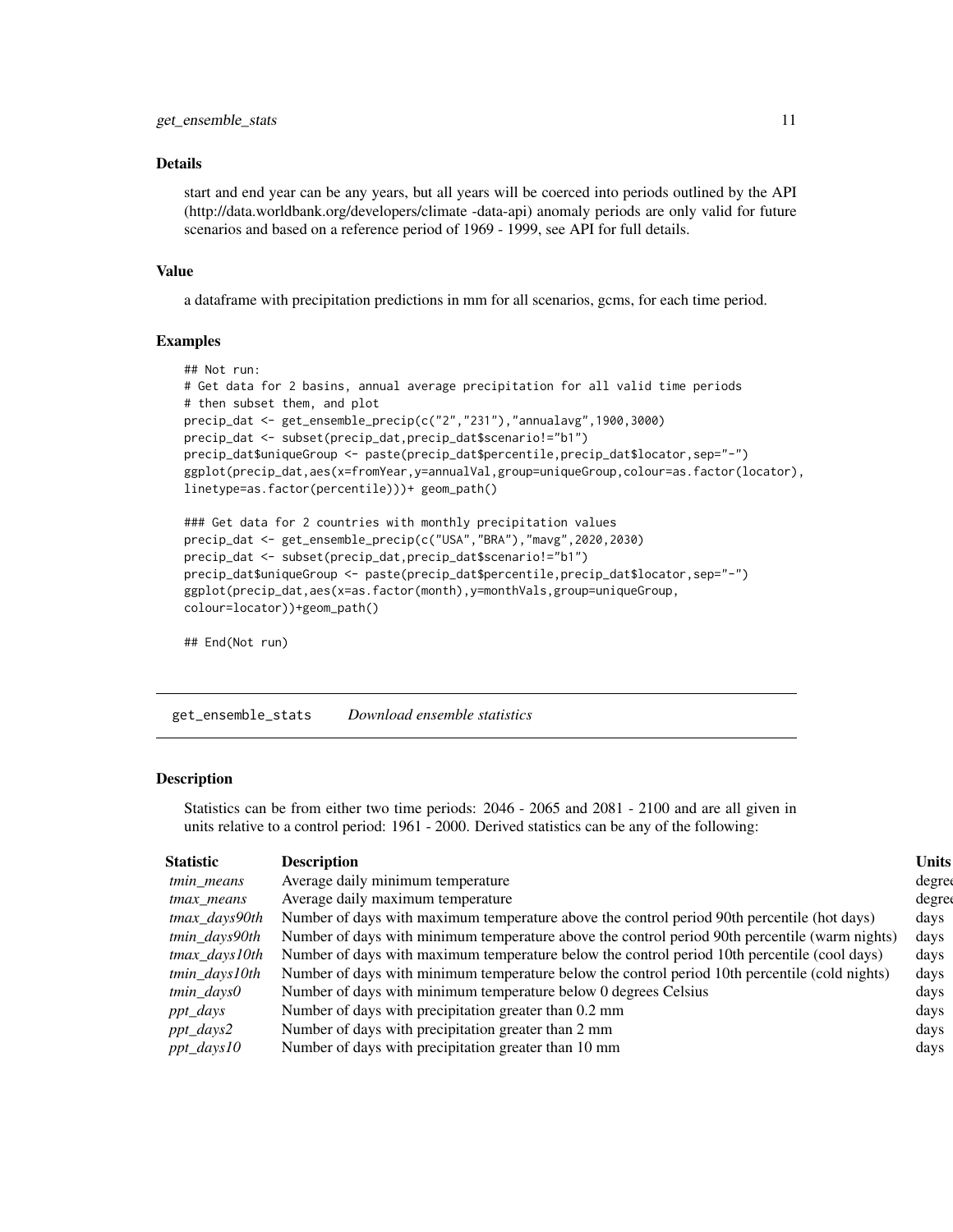<span id="page-11-0"></span>

| ppt_days90th | Number of days with precipitation greater than the control periods 90th percentile | days |
|--------------|------------------------------------------------------------------------------------|------|
| ppt_dryspell | Average number of days between precipitation events                                | days |
| ppt_means    | Average daily precipitation                                                        | mm   |

# Usage

```
get_ensemble_stats(locator, type, stat)
```
# Arguments

| locator | The ISO3 country code that you want data about. (http://unstats.un.org/unsd/methods/m49/m49alpha.htm)<br>or the basin ID $[1-468]$ |
|---------|------------------------------------------------------------------------------------------------------------------------------------|
| type    | the type of data you want "mavg" for monthly averages, "annualavg"                                                                 |
| stat    | The statistics of interest, must be one of the ones listed above.                                                                  |

#### Examples

```
## Not run:
### Request data on the US for days of rain over 2 mm
ens_dat <- get_ensemble_stats("USA","mavg","ppt_days2")
# subset to the 50th percentile and just until the year 2100
ens_dat <- subset(ens_dat, ens_dat$percentile == 50)
ens_dat <- subset(ens_dat,ens_dat$toYear == 2100)
ggplot(ens_dat,aes(x = as.factor(month), y= monthVals, group=scenario,
colour=scenario)) + geom_point() + geom_line()
```

```
## End(Not run)
```
get\_ensemble\_temp *Download ensemble temperature data*

# Description

Function wraps get\_ensemble\_climate\_data() and returns precipitation by basin or country in mm. Output is the 10th 50th and 90th percentile for all gcm's for the a1 and b2 scenarios.

#### Usage

```
get_ensemble_temp(locator, type, start, end)
```
# Arguments

| locator | A vector of either watershed basin ID's from http://data.worldbank.org/sites/default/files/climate_data_api                                                                   |
|---------|-------------------------------------------------------------------------------------------------------------------------------------------------------------------------------|
|         | It can be just a single basin id, or a vector of ids. ids should be strings.                                                                                                  |
| type    | the type of data to retrieve, must be "mavg" for monthly averages, "annualayg"<br>for annual averages, "manom" for monthly anomaly, and "annualanom" for an-<br>nual anomaly. |
| start   | the start year to gather data for.                                                                                                                                            |
| end     | the end year to gather data to.                                                                                                                                               |
|         |                                                                                                                                                                               |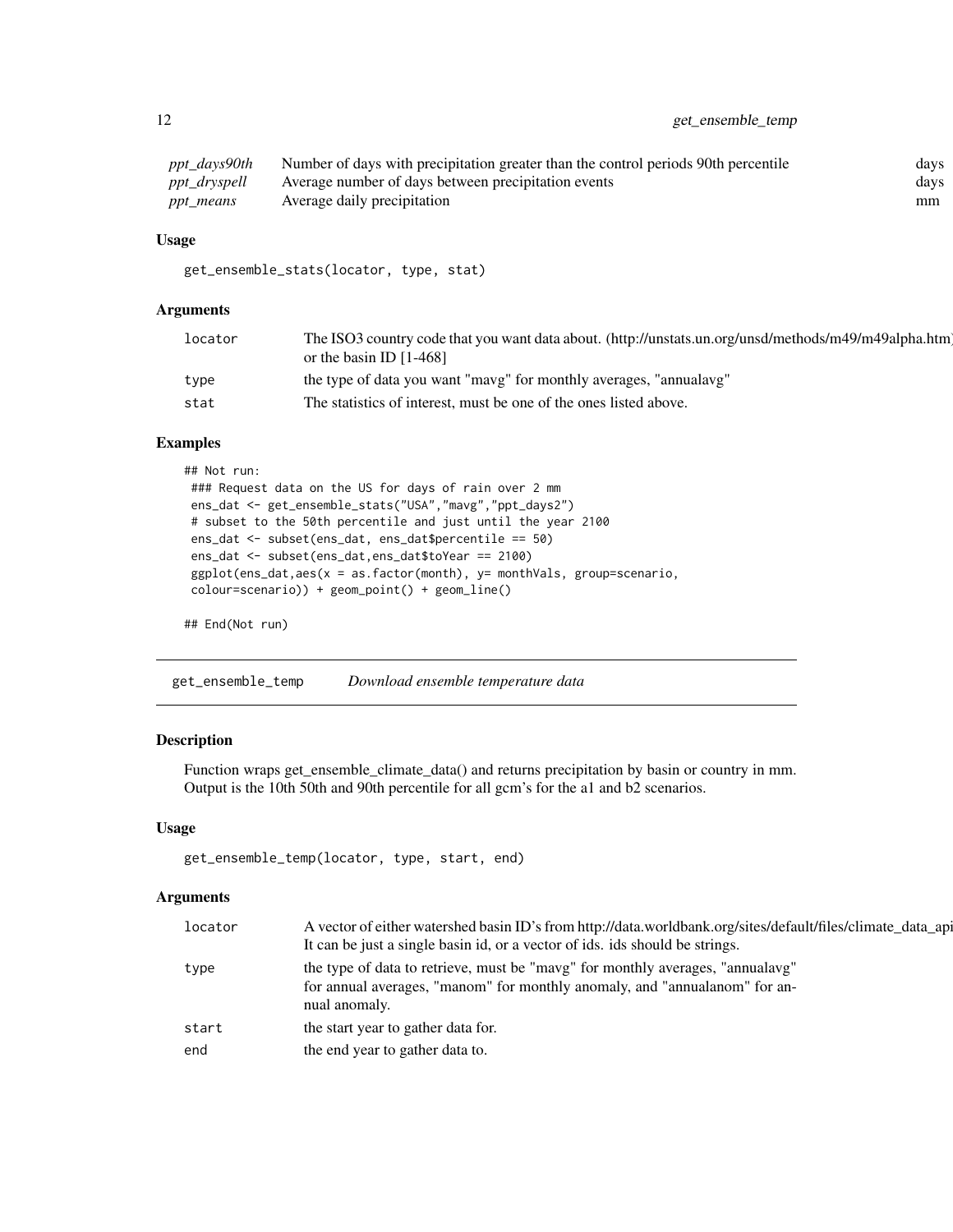#### <span id="page-12-0"></span>Details

start and end year can be any years, but all years will be coerced into periods outlined by the API (http://data.worldbank.org/developers/climate -data-api) anomaly periods are only valid for future scenarios and based on a reference period of 1969 - 1999, see API for full details.

#### Value

a dataframe with precipitation predictions in mm for all scenarios, gcms, for each time period.

#### Examples

```
## Not run:
# Get data for 2 basins, annual average precipitation for all valid time periods
# then subset them, and plot
temp_dat <- get_ensemble_temp(c("2","231"),"annualavg",1900,3000)
temp_dat <- subset(temp_dat,temp_dat$scenario!="b1")
temp_dat$uniqueGroup <- paste(temp_dat$percentile,temp_dat$locator,sep="-")
ggplot(temp_dat,aes(x=fromYear,y=annualVal,group=uniqueGroup,colour=as.factor(locator),
linetype=as.factor(percentile)))+geom_path()
```

```
### Get data for 2 countries with monthly precipitation values
temp_dat <- get_ensemble_temp(c("USA","BRA"),"mavg",2020,2030)
temp_dat <- subset(temp_dat,temp_dat$scenario!="b1")
temp_dat$uniqueGroup <- paste(temp_dat$percentile,temp_dat$locator,sep="-")
ggplot(temp_dat,aes(x=as.factor(month),y=monthVals,group=uniqueGroup,
colour=locator))+geom_path()
```
## End(Not run)

get\_historical\_data *Download historical climate data*

#### Description

The Climate Data API provides access to historical temperature and precipitation data. These data are separate from the outputs of the GCMs, and they are based on gridded climatologies from the Climate Research Unit.

#### Usage

```
get_historical_data(locator, cvar, time_scale)
```
#### Arguments

locator The ISO3 country code that you want data about. (http://unstats.un.org/unsd/methods/m49/m49alpha.htm) or the basin ID [1-468]. The historical period for country is 1901 - 2009, and 1960 - 2009 for basin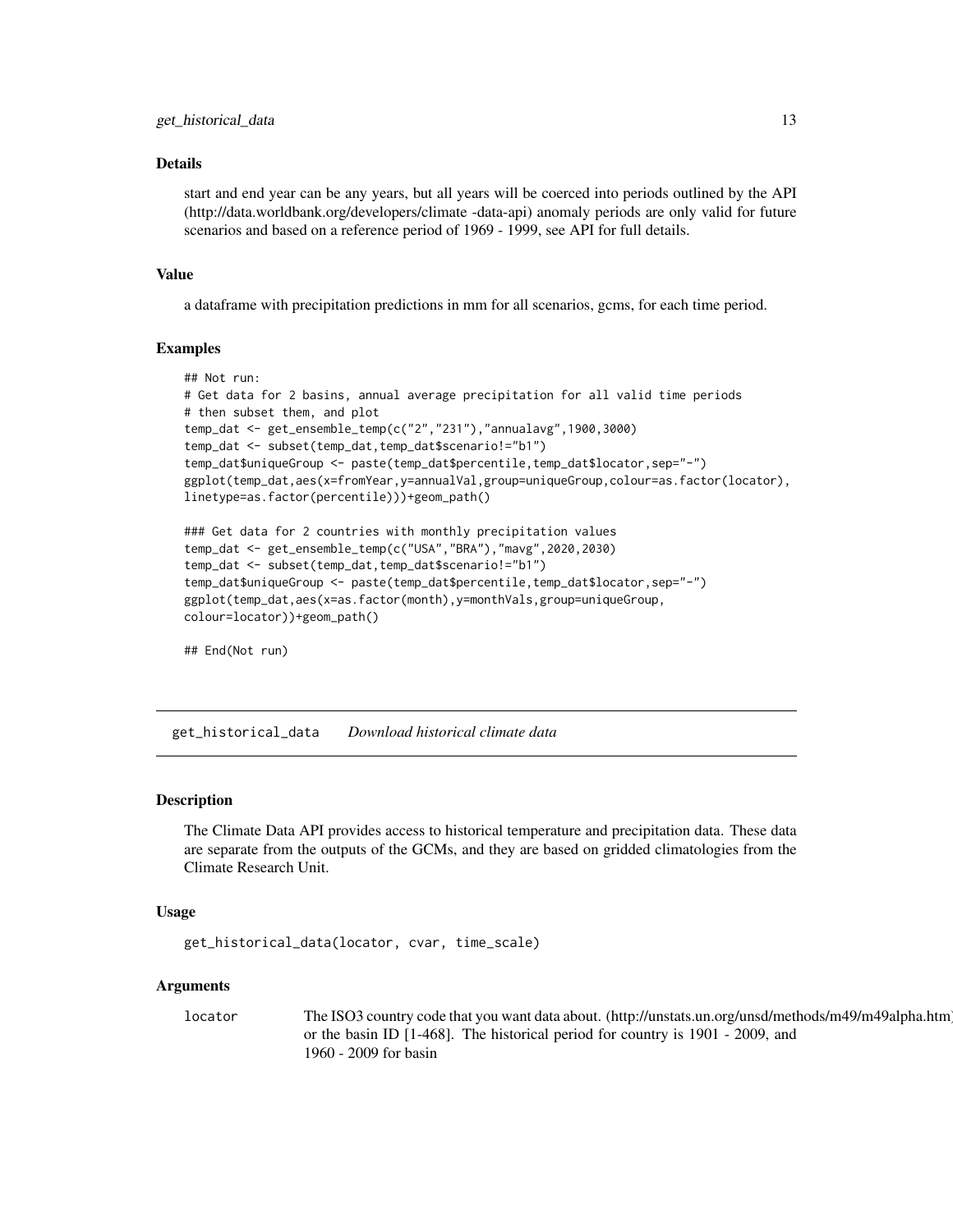<span id="page-13-0"></span>

| cvar       | The climate variable you're interested in. "pr" for precipitation, "tas" for tem-<br>perature in celcius. |
|------------|-----------------------------------------------------------------------------------------------------------|
| time scale | The time scale you want to return values on. Must be " <i>month</i> ", " <i>year</i> " or<br>"decade"     |

# Details

The time\_scale parameter returns a different number of variables depending on the input timescale. *Month* will return 12 values, a historical average for that month across all years. *Year* will return yearly averages for each year, and *decade* will return decade averages.

#### Value

a dataframe with historical climate data

get\_historical\_data\_recursive *Download historical climate data recursively*

# Description

Recursively get historical data

#### Usage

```
get_historical_data_recursive(locator, cvar, time_scale)
```
### Arguments

| locator    | The ISO3 country code that you want data about. (http://unstats.un.org/unsd/methods/m49/m49alpha.htm)<br>or the basin ID [1-468]. The historical period for country is 1901 - 2009, and<br>1960 - 2009 for basin |
|------------|------------------------------------------------------------------------------------------------------------------------------------------------------------------------------------------------------------------|
| cvar       | The climate variable you're interested in. "pr" for precipitation, "tas" for tem-<br>perature in celcius.                                                                                                        |
| time scale | The time scale you want to return values on. Must be " <i>month</i> ", " <i>year</i> " or<br>"decade"                                                                                                            |

#### Details

The time\_scale parameter returns a different number of variables depending on the input timescale. *Month* will return 12 values, a historical average for that month across all years. *Year* will return yearly averages for each year, and *decade* will return decade averages.

# Value

a dataframe with historical climate data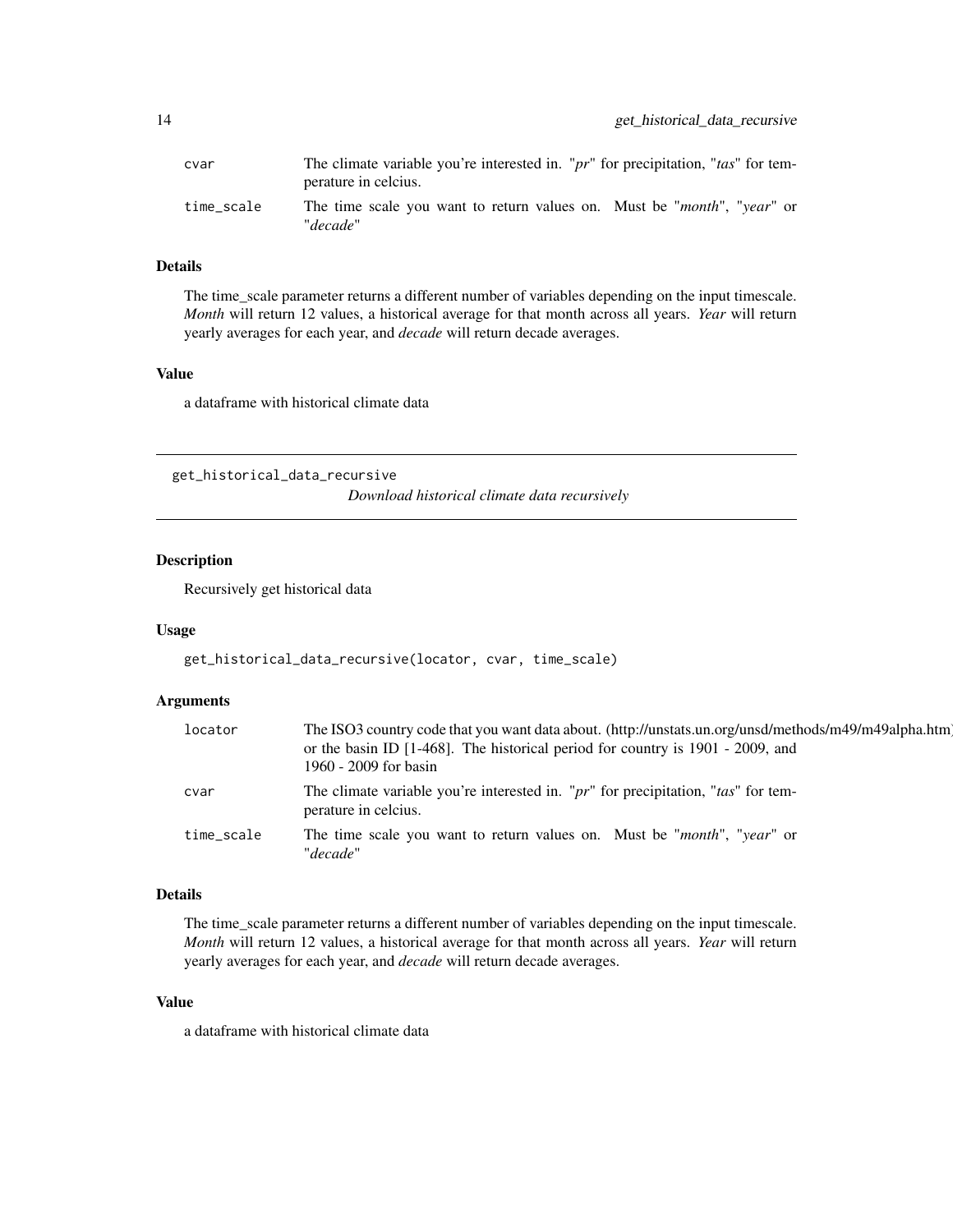<span id="page-14-0"></span>get\_historical\_precip *Download historical precipitation data*

#### **Description**

The Climate Data API provides access to historical precipitation data. These data are separate from the outputs of the GCMs, and they are based on gridded climatologies from the Climate Research Unit.

#### Usage

get\_historical\_precip(locator, time\_scale)

#### Arguments

| locator    | The ISO3 country code that you want data about. (http://unstats.un.org/unsd/methods/m49/m49alpha.htm)<br>or the basin ID $[1-468]$ . This can be a vector of all basins or all countries. |
|------------|-------------------------------------------------------------------------------------------------------------------------------------------------------------------------------------------|
| time_scale | The time scale you want to return values on. Must be " <i>month</i> ", " <i>year</i> " or<br>"decade"                                                                                     |

# Details

The historical period for country is 1901 - 2009, and 1960 - 2009 for basin. The time scale parameter returns a different number of variables depending on the input timescale. *Month* will return 12 values, a historical average for that month across all years. *Year* will return yearly averages for each year, and *decade* will return decade averages.

#### Value

a dataframe with historical precipitation data

#### Examples

```
## Not run:
## Plot annual historical data for USA, Brazil and Australia
hist_dat <- get_historical_precip(c("USA","BRA","AUS"),"year")
ggplot(hist_data,aes(x = year, y = data, group = locator,colour = locator)) + geom_point() + geom_path() + ylab("Mean annual precipitaion")
## Plot monthly historical data
hist_mo_dat <- get_historical_precip(c("USA","AUS","BRA","IDN"),time_scale="month")
ggplot(hist_mo_data,aes(x = month, y = data, group = location,colour = locator)) + geom_point() + geom_path() + ylab("Mean monthly precipitaion")
```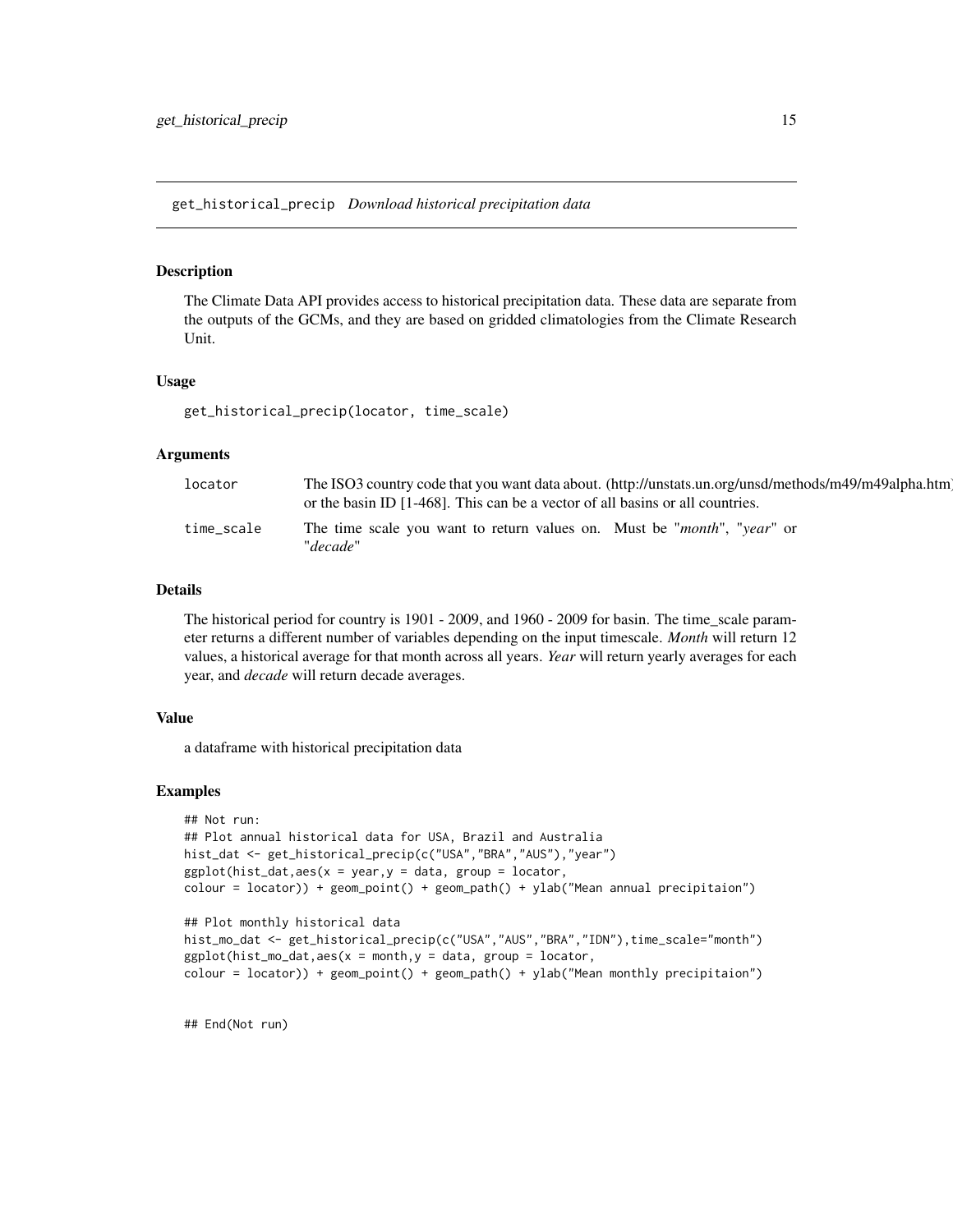<span id="page-15-0"></span>get\_historical\_temp *Download historical temperature data*

#### Description

The Climate Data API provides access to historical precipitation data. These data are separate from the outputs of the GCMs, and they are based on gridded climatologies from the Climate Research Unit.

#### Usage

get\_historical\_temp(locator, time\_scale)

#### Arguments

| locator    | The ISO3 country code that you want data about. (http://unstats.un.org/unsd/methods/m49/m49alpha.htm)<br>or the basin ID $[1-468]$ . This can be a vector of all basins or all countries. |
|------------|-------------------------------------------------------------------------------------------------------------------------------------------------------------------------------------------|
| time scale | The time scale you want to return values on. Must be " <i>month</i> ", " <i>year</i> " or<br>"decade"                                                                                     |

### Details

The historical period for country is 1901 - 2009, and 1960 - 2009 for basin. The time scale parameter returns a different number of variables depending on the input timescale. *Month* will return 12 values, a historical average for that month across all years. *Year* will return yearly averages for each year, and *decade* will return decade averages.

#### Value

a dataframe with historical temperature data

#### Examples

```
## Not run:
## Plot annual historical data for USA, Brazil and Australia
hist_dat <- get_historical_precip(c("USA","BRA","AUS"),"year")
ggplot(hist_data,aes(x = year, y = data, group = locator,colour = locator)) + geom_point() + geom_path() + ylab("Mean annual temperature")
## Plot monthly historical data
hist_mo_dat <- get_historical_precip(c("USA","AUS","BRA","IDN"),time_scale="month")
ggplot(hist_mo_data,aes(x = month, y = data, group = location,colour = locator)) + geom_point() + geom_path() + ylab("Mean monthly temperature")
```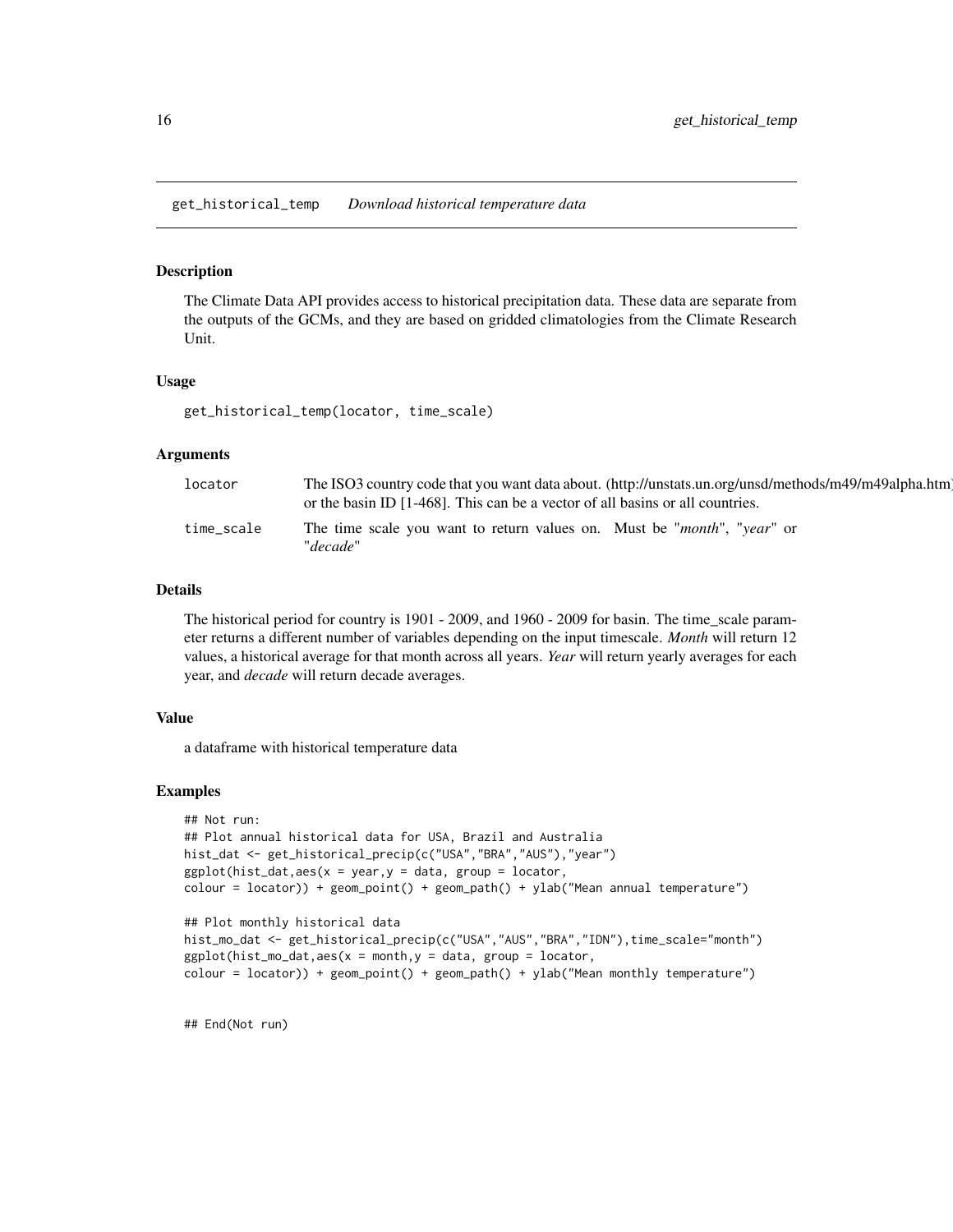<span id="page-16-0"></span>get\_model\_precip *Download GCM precipitation data*

#### **Description**

Function wraps get\_climate\_data() and returns precipitation by basin or country in mm as output from all 15 models, for the a1 and b2 scenarios.

# Usage

get\_model\_precip(locator, type, start, end)

### Arguments

| locator | A vector of either watershed basin ID's from http://data.worldbank.org/sites/default/files/climate_data_api |
|---------|-------------------------------------------------------------------------------------------------------------|
|         | It can be just a single basin id, or a vector of ids. ids should be strings.                                |
| type    | the type of data to retrieve, must be "mavg" for monthly averages, "annualayg"                              |
|         | for annual averages, "manom" for monthly anomaly, and "annualanom" for an-                                  |
|         | nual anomaly.                                                                                               |
| start   | the start year to gather data for.                                                                          |
| end     | the end year to gather data to.                                                                             |
|         |                                                                                                             |

#### Details

start and end year can be any years, but all years will be coerced into periods outlined by the API (http://data.worldbank.org/developers/climate -data-api) anomaly periods are only valid for future scenarios and based on a reference period of 1969 - 1999, see API for full details.

#### Value

a dataframe with precipitation predictions in mm for all scenarios, gcms, for each time period.

#### Examples

```
## Not run:
# Get data for 2 basins, annual average precipitation for all valid time periods
# then subset them, and plot
precip_dat <- get_model_precip(c("2","231"),"annualavg",1900,3000)
precip_dat <- subset(precip_dat,precip_dat$gcm=="ukmo_hadcm3")
precip_dat <- subset(precip_dat,precip_dat$scenario!="b1")
ggplot(precip_dat,aes(x=fromYear,y=annualData,group=locator,colour=locator))+geom_path()
### Get data for 4 countries with monthly precipitation values
precip_dat <- get_model_precip(c("USA","BRA","CAN","YEM"),"mavg",2020,2030)
precip_dat <- subset(precip_dat,precip_dat$gcm=="ukmo_hadcm3")
precip_dat <- subset(precip_dat,precip_dat$scenario!="b1")
ggplot(precip_dat,aes(x=as.factor(month),y=monthVals,group=locator,colour=locator))+geom_path()
```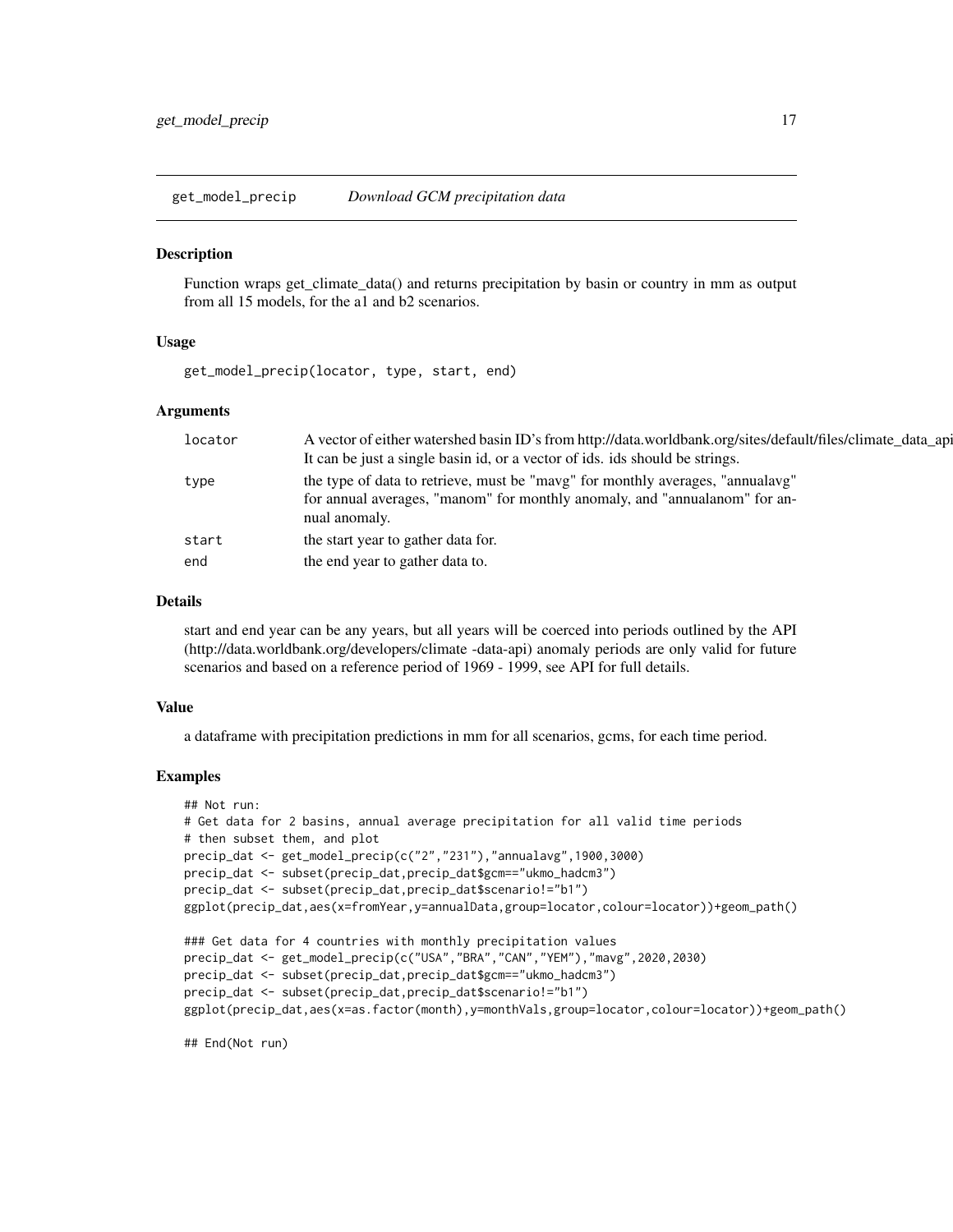<span id="page-17-0"></span>

Function wraps get\_climate\_data() and returns temperature by basin or country in degrees C as output from all 15 models, for the a1 and b2 scenarios.

#### Usage

get\_model\_temp(locator, type, start, end)

#### Arguments

| locator | A vector of either watershed basin ID's from http://data.worldbank.org/sites/default/files/climate_data_api<br>It can be just a single basin id, or a vector of ids. ids should be strings. |
|---------|---------------------------------------------------------------------------------------------------------------------------------------------------------------------------------------------|
| type    | the type of data to retrieve, must be "mavg" for monthly averages, "annualavg"<br>for annual averages, "manom" for monthly anomaly, and "annualanom" for an-<br>nual anomaly.               |
| start   | the start year to gather data for.                                                                                                                                                          |
| end     | the end year to gather data to.                                                                                                                                                             |

### Details

start and end year can be any years, but all years will be coerced into periods outlined by the API (http://data.worldbank.org/developers/climate -data-api) anomaly periods are only valid for future scenarios and based on a reference period of 1969 - 1999, see API for full details.

#### Value

a dataframe with temperature predictions in degrees C for all scenarios, gcms, for each time period.

#### Examples

```
## Not run:
# Get data for 2 basins, annual average temperature for all valid time periods
# then subset them, and plot
temp_dat <- get_model_temp(c("2","231"),"annualavg",1900,3000)
temp_dat <- subset(temp_dat,temp_dat$gcm=="ukmo_hadcm3")
temp_dat <- subset(temp_dat,temp_dat$scenario!="b1")
ggplot(temp_dat,aes(x=fromYear,y=data,group=locator,
colour=locator))+geom_path()
### Get data for 4 countries with monthly tempitation values
temp_dat <- get_model_temp(c("USA","BRA","CAN","YEM"),"mavg",2020,2030)
temp_dat <- subset(temp_dat,temp_dat$gcm=="ukmo_hadcm3")
temp_dat <- subset(temp_dat,temp_dat$scenario!="b1")
ggplot(temp_dat,aes(x=as.factor(month),y=data,group=locator,
```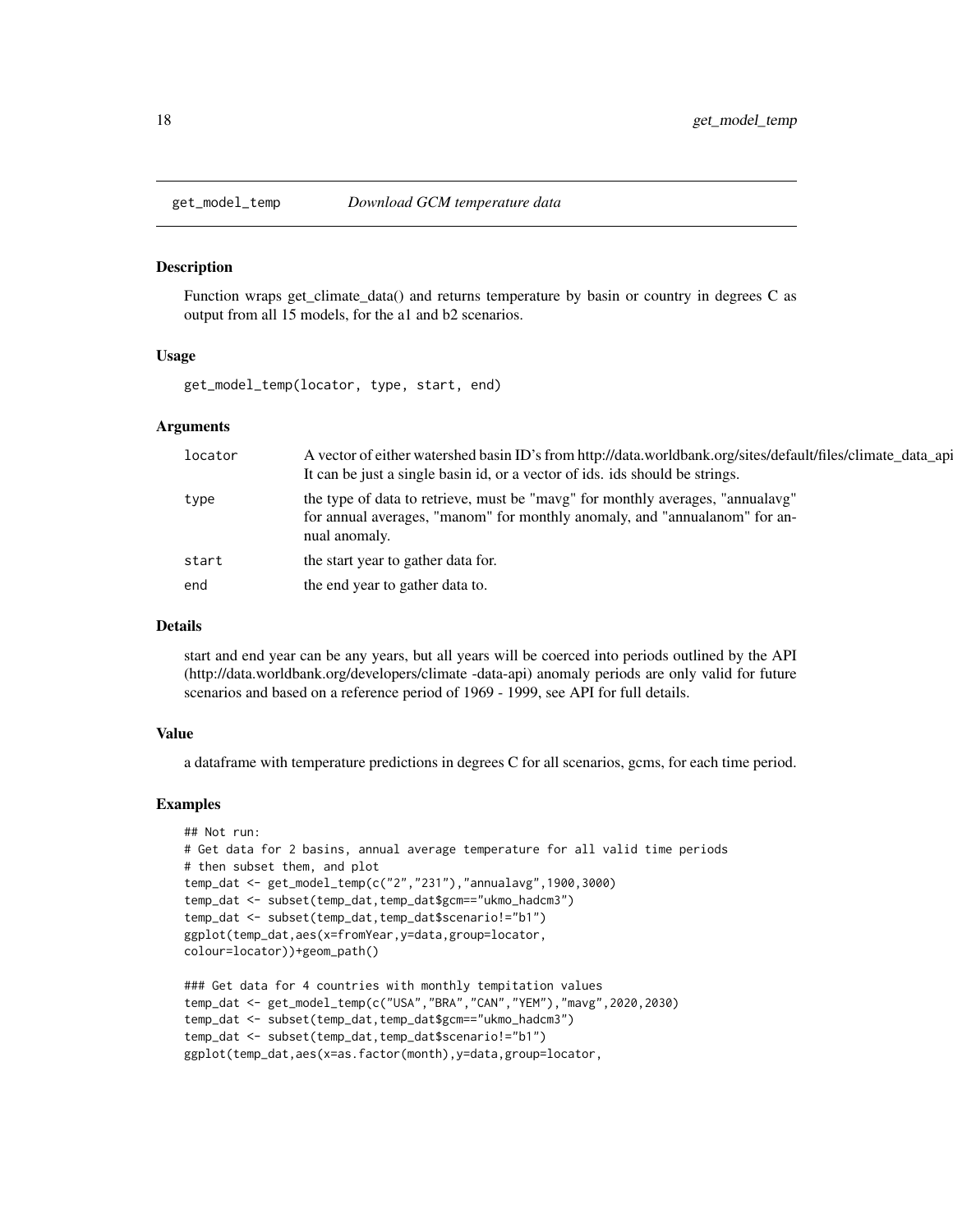# <span id="page-18-0"></span>kml\_to\_sp 19

```
colour=locator))+geom_path()
```
## End(Not run)

#### kml\_to\_sp *Convert kml to polygon*

#### Description

Create an sp SpatialPolygon or SpatialPolygonDataFrame object from a downloaded KML file and data file

#### Usage

```
kml_to_sp(map_df, df = NULL, crs_string = "+proj=longlat +datum=WGS84")
```
#### Arguments

| map_df     | a map dataframe generated from create_map_df()                                              |
|------------|---------------------------------------------------------------------------------------------|
| df         | a climate data frame with one piece of data to be mapped to each unique spatial<br>polygon. |
| crs_string | Coordinate reference string to use in spatial projection. Default is WSGS84.                |

#### Details

If a dataframe is included, a spatial polygon dataframe object is created. The dataframe must have one unique piece of information per polygon, otherwise an error will be thrown. However just a basic spatial polygon will be created if no dataframe is included.

#### Value

a SpatialPolygon object

#### Examples

```
## Not run:
sa_map <- create_map_df(locator=SoAm_country)
sa_dat <- get_ensemble_temp(SoAm_country,"annualanom",2080,2100)
sa_dat <- subset(sa_dat,sa_dat$scenario == "a2")
sa_dat <- subset(sa_dat,sa_dat$percentile == 50)
sa_poly <- kml_to_sp(sa_map,df = sa_dat)
### colors are a bit off, but just to verify that data is
spplot(sa_poly,"data")
```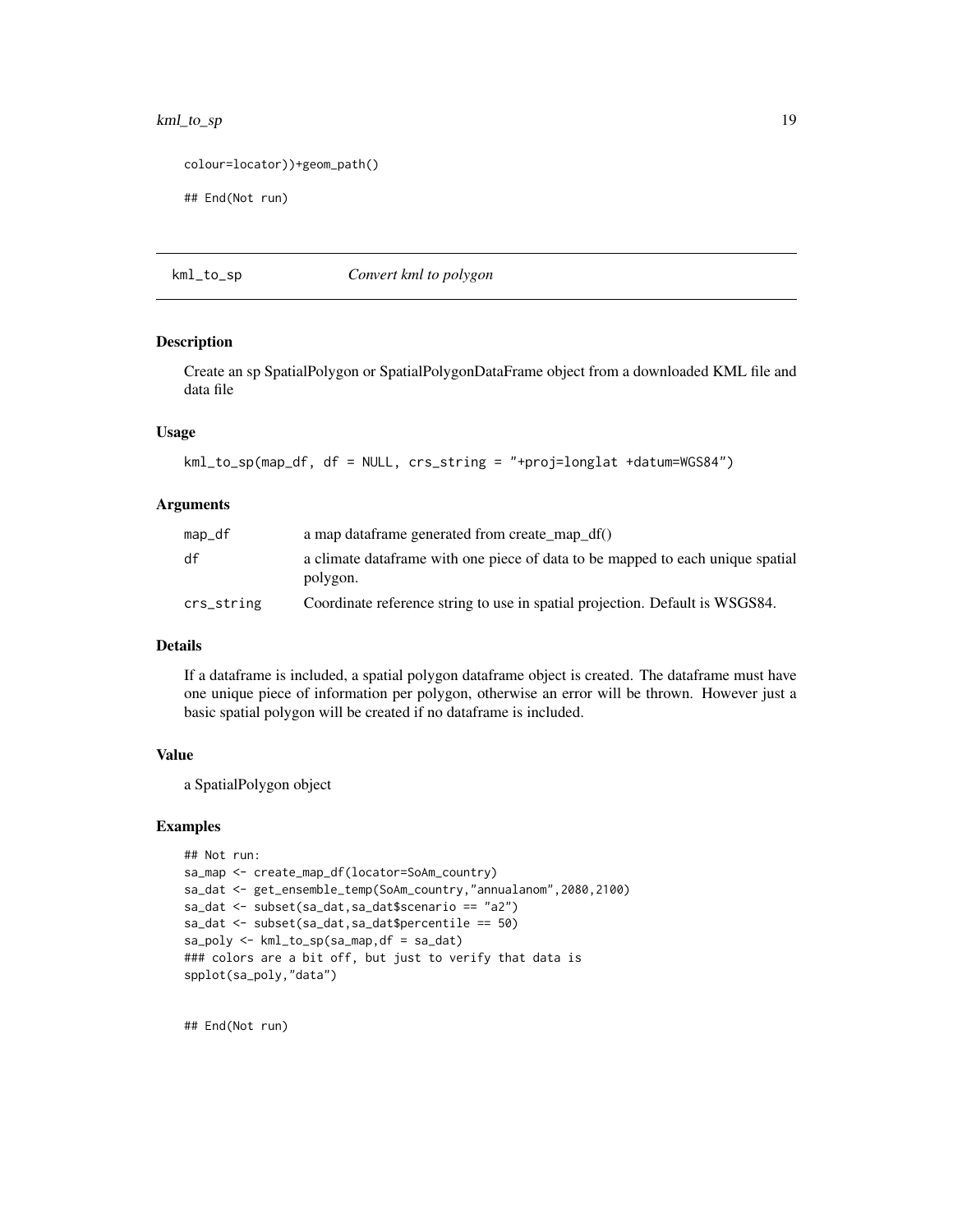<span id="page-19-0"></span>

Basin codes for NoAm, used in downloading maps

NoAm\_country *Country codes for all of NoAm*

# Description

Country codes for all of NoAm

Oceana\_basin *Basin codes for Oceana, used in downloading maps*

# Description

Basin codes for Oceana, used in downloading maps

Oceana\_country *Country codes for all of Oceana*

# Description

Country codes for all of Oceana

rWBclimate *rWBclimate*

# Description

rWBclimate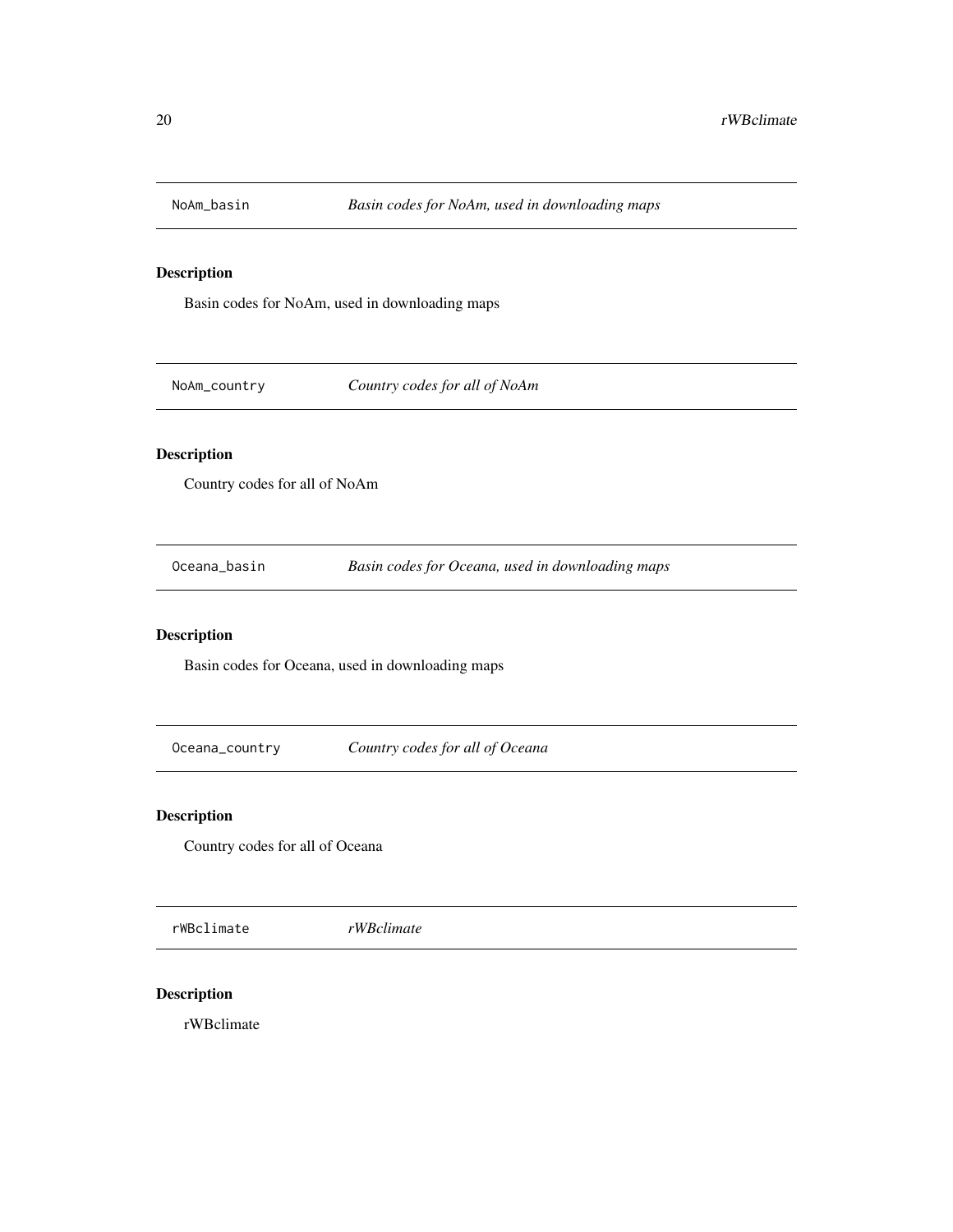<span id="page-20-0"></span>

Basin codes for SoAm, used in downloading maps

SoAm\_country *Country codes for all of SoAm*

# Description

Country codes for all of SoAm